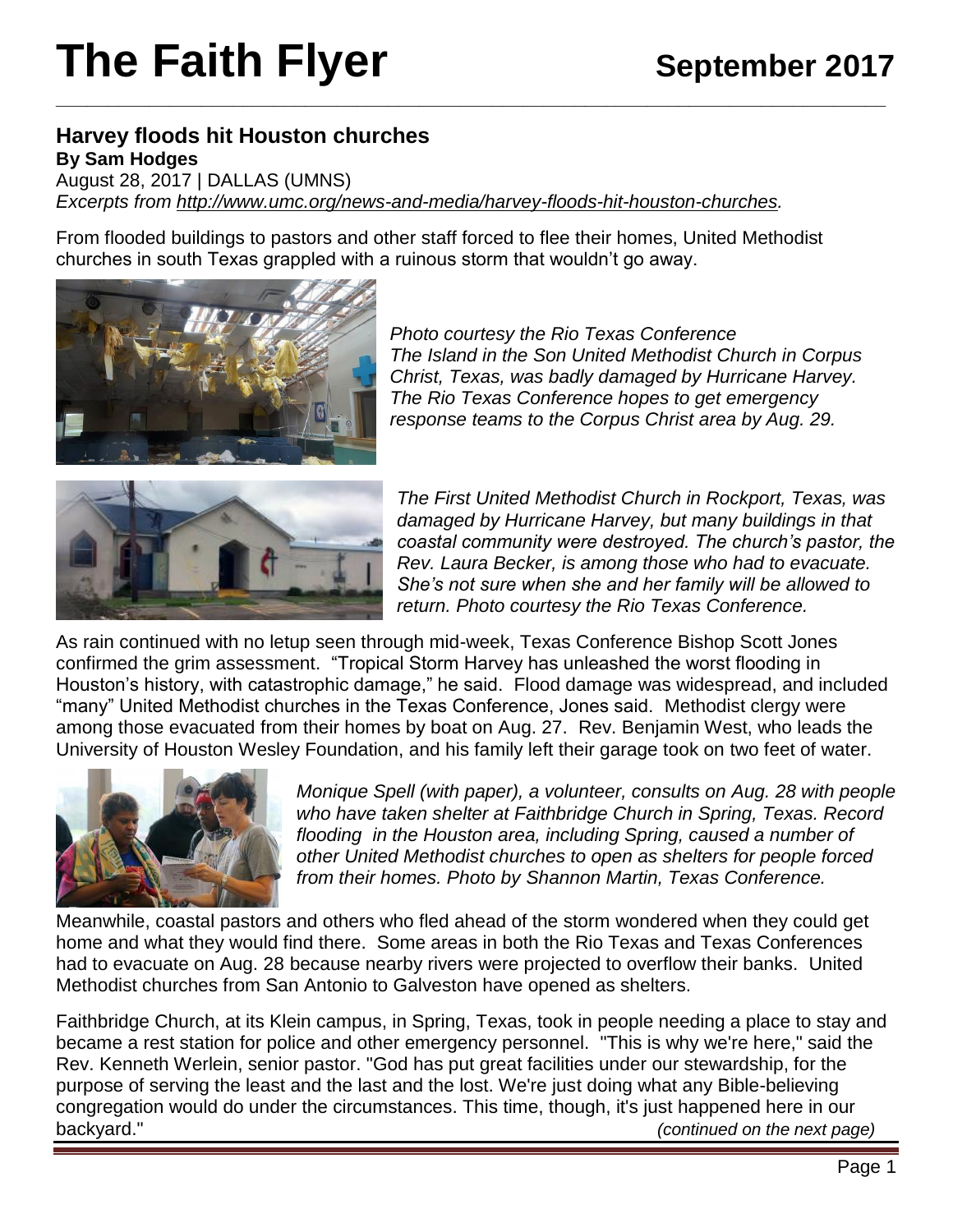#### **Harvey floods hit Houston churches** *(continued from previous page)*

Other United Methodist churches have helped with evacuations. The Rev. Harry Vein, pastor of Faith United Methodist Church in Spring, Texas, near Houston, joined with church members on Aug. 27 in moving furniture and getting people to safety in areas that seemed likely to flood.



*A team from Christ United Methodist Church, in Sugar Land, Texas, evacuated by boat the family of the Rev. R. DeAndre Johnson, a member of the church staff. Johnson said his home had taken on close to a foot of water on Aug. 27, when he made the decision to evacuate. Photo courtesy the Rev. Chappell Tempell.*

St. John's United Methodist is gearing up for relief work. "Our first task was to collect wheelchairs for the disabled that are in the shelters because they weren't able to evacuate with their chairs," Rasmus said.

The Rev. David King, pastor of First United Methodist in Palacios, Texas, is among the coastal church leaders forced to evacuate. While he's in College Station, Texas, with his family, he's planning relief efforts. "I've been talking with the folks in Palacios to find out what we need to bring back with us to

help in the cleanup and recovery. Right now, it's rakes, heavy-duty trash bags & chainsaws." he said.

The Rio Texas Conference hopes to dispatch its first emergency-response teams on Aug. 29. The Rev. Will Rice, director of communications, said the teams will likely head to Corpus Christi and Portland, Texas, on the coast. "We're going as deep into the mess as we can as those areas open up to take early responders," Rice said. First UMC in Portland [was among those coastal churches](https://riotexas.org/harvey-blog/2017/8/27/church-damage-reports)  [damaged by Hurricane Harvey.](https://riotexas.org/harvey-blog/2017/8/27/church-damage-reports)



*The Rev. R. DeAndre Johnson and his wife, Kelsey, get evacuated by boat on Aug. 27, after their Houston area home took on nearly a foot of water. A team from Christ United Methodist Church in Sugar Land, where Johnson is on staff, got the Johnson family to safety. Photo courtesy the Rev. Chapell Temple.*

The people of The United Methodist Church are committed to loving our neighbors in the name of Christ and will be active in helping them once it finally stops raining."

The United Methodist Committee on Relief has approved \$10,000 emergency grants for both the Rio Texas and Texas Conferences, said Mary Andreolli, director of communications for the United Methodist Board of Global Ministries. United Methodists wishing to help [can](https://secure3.convio.net/gbgm/site/SPageNavigator/umcor_donate.html?type=1002&project=901670) 

[make donations directly through UMCOR's Domestic Disaster Response Advance #901670.](https://secure3.convio.net/gbgm/site/SPageNavigator/umcor_donate.html?type=1002&project=901670) You can also make donations through our church by writing UMCOR – Texas on your offering envelope.

Even as the rain continued, United Methodists found reasons for gratitude. Vein was glad that divisive political issues have been set aside for a time. "You've seen the human spirit rise up," he said. "You've seen people helping each other."

And for Becker, the Rockport pastor displaced from her home and community, there's a theological lesson to be emphasized. "For me, God is always present in the storm and the calm, and that really is what makes me a believer in Christ," she said.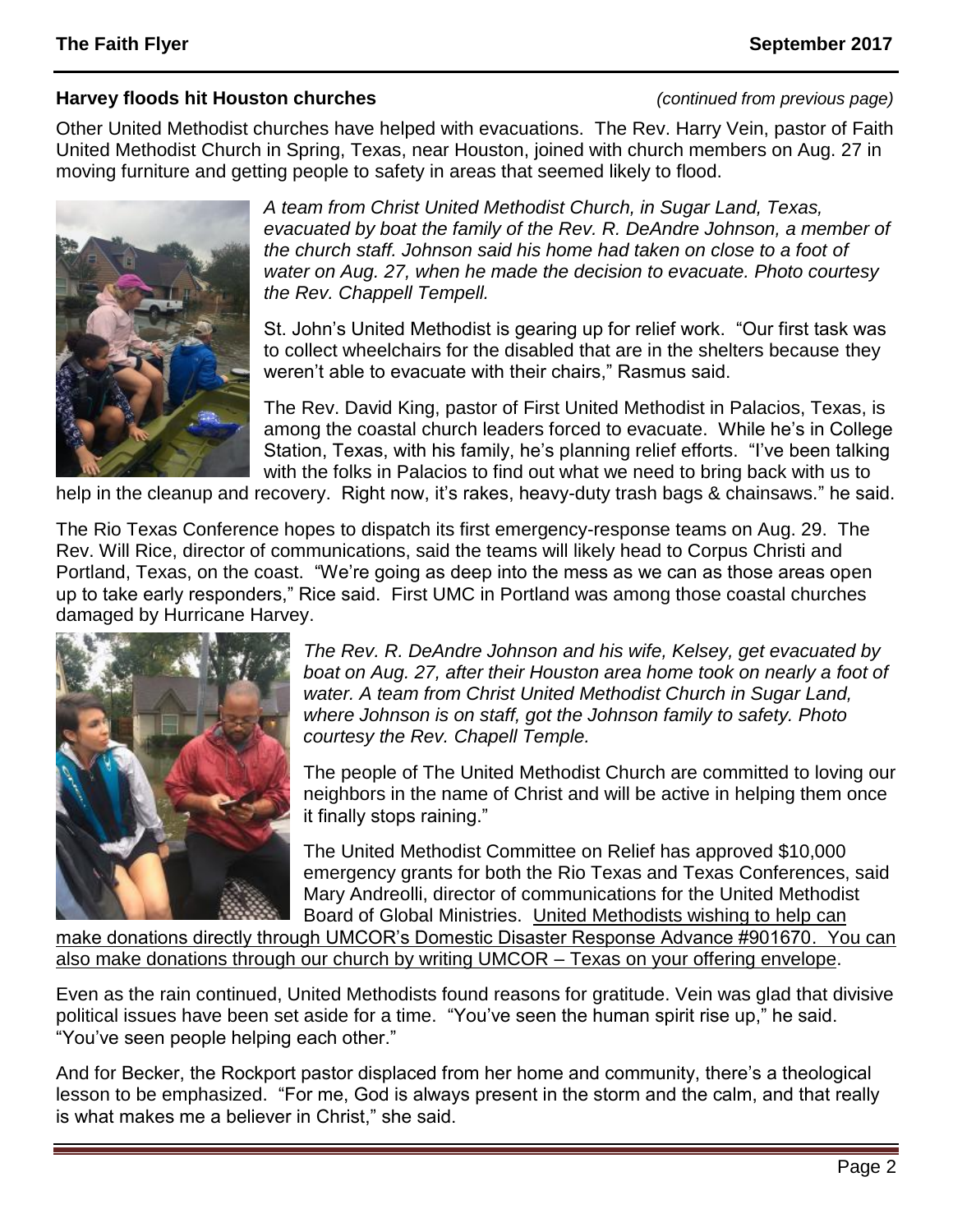#### **Service provides chance to mourn mudslide victims By Phileas Jusu**

Aug. 29, 2017 | FREETOWN, Sierra Leone (UMNS) *Excerpts from http://www.umc.org/news-and-media/service-provides-chance-to-mourn-mudslide-victims.*



#### *Photos by Phileas Jusu, UMNS*

*Clergy from the Council of Churches of Sierra Leone lead a procession of worshippers to an area at the bottom of Mount Sugar Loaf where hundreds of bodies that were not recovered are still buried under the rubble of a devastating landslide. A service of remembrance and thanksgiving for the victims and survivors was held at the bottom of Mount Sugar Loaf, Aug. 27.* 

As the death toll continues to rise, United Methodist Bishop John Yambasu helped organize a service of remembrance that allowed survivors to mourn the dead. The scale of the disaster meant many families could not have funeral service before a mass burial of some 300 victims because the bodies were already decomposing.

Clergy at the Aug. 27 service said [as many as 1,000 died](https://www.usnews.com/news/world/articles/2017-08-27/local-leaders-say-1-000-dead-from-sierra-leone-mudslides) in the mudslide and flooding two weeks ago. More than 3,000 are homeless after the torrential rains that caused the disaster.

Yambasu, who is president of the Council of Churches of Sierra Leone, said the council organized the Remembrance and Thanksgiving Service for Landslide Victims and Survivors to allow survivors to observe a funeral service for their loved ones. The service was held close to the spot where the landslide occurred.



*Bishop John Yambasu gives the benediction at the end of a remembrance and thanksgiving service for the victims and survivors of a devastating landslide at the bottom of Mount Sugar Loaf, Sierra Leone, on Aug. 27. United Methodists — including entire families are among the hundreds killed after torrential rains caused deadly mudslides and flooding near Freetown.* 

"We have decided to observe this service of remembrance and thanksgiving at the very scene of the disaster while the loss, pain and grief is still fresh in our hearts and to mourn the loss of our loved ones whom we hope to see again in heaven," Yambasu said.

He said the service also allowed a chance to give thanks to God for the thousands who survived and to ask for God's divine forgiveness and mercy upon Sierra Leone. The bishop recalled that during the last two decades, Sierra Leone has suffered through a civil war and the deadly Ebola outbreak, even before the most recent disaster. He said the gathering was to plead for God's mercy and to ask Him to protect the nation and to avert any other unforeseen calamity in the future. In addition, Yambasu expressed thanks and appreciation to the Sierra Leone government, national and international NGOs and friendly nations who stood by the country and continue to provide services.



The service recognized the gallantry of the several volunteer rescue teams, especially the youth who placed their lives on the line to rescue people and recover the dead from the rubble of destruction, the bishop said.

*Sierra Leone's First Lady, Sia Nyama Koroma, lays the first wreath at the site of the landslide after a worship service held in memory of those who died in the landslide and flooding two weeks ago. Many of the bodies were never recovered.* 

(continued on next page)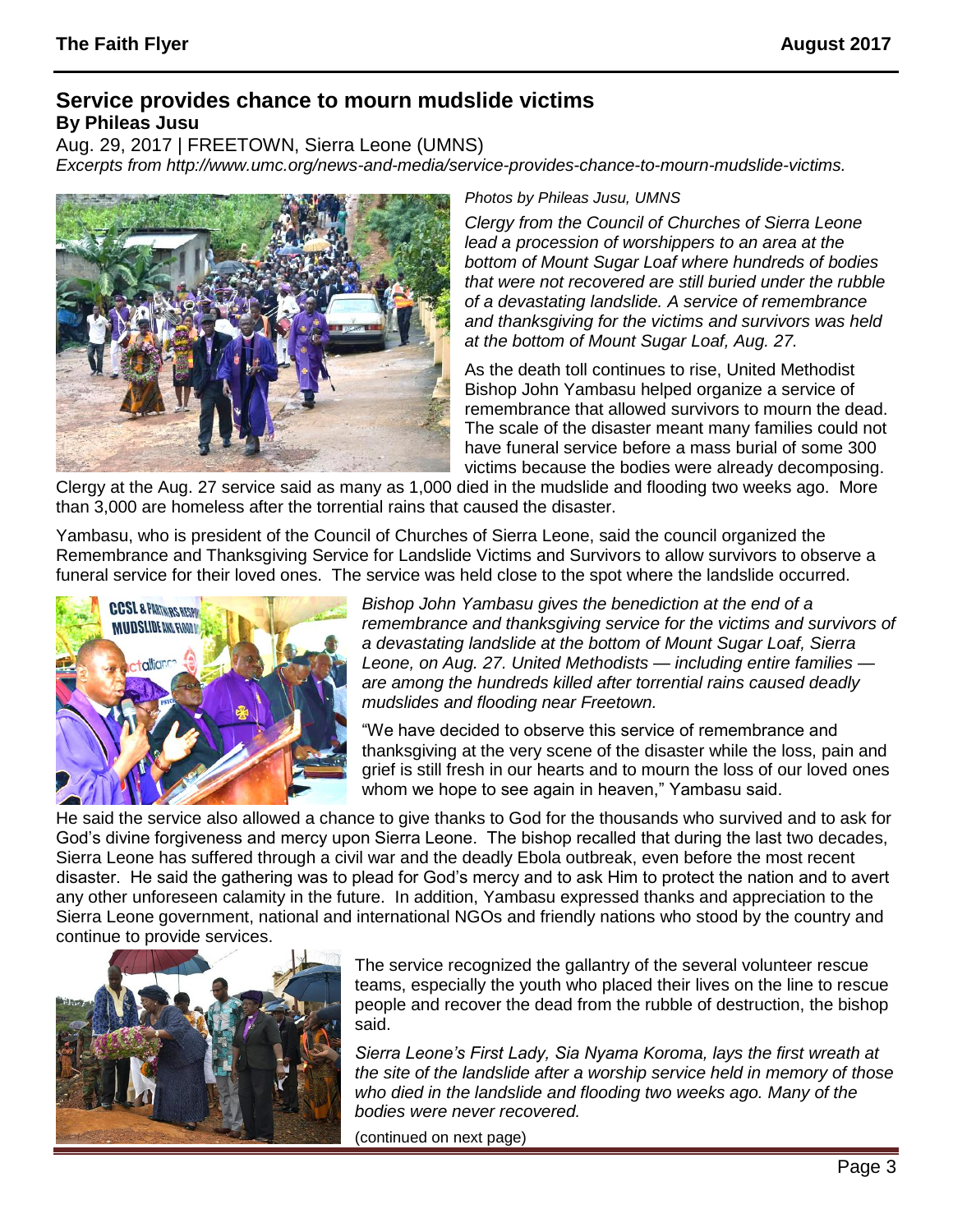

#### **Service provides chance to mourn mudslide victims** *(continued from previous page)*

Many United Methodists including Sierra Leone's first lady Sia Nyama Koroma, people from many denominations, relief workers, survivors, relatives, friends, government officials, the police and military attended the two-hour service that was punctuated by bad weather.

"I want to call the attention of our brothers and sisters who are the survivors of the disaster that we are here to worship with you and give you hope and to let you know that all is not lost," said the Rev. Christiana Sutton Koroma, an executive with the Council of Churches, an ecumenical organization.

"For as long as there is life there is hope and that God is with us. We are troubled but not destroyed. God will see us through in Jesus name!" she assured family members at the service.

The general secretary of the council, Mrs. Ebun James Dekam, said Sierra Leoneans must pledge to be committed to caring for the environment. She called on local authorities to be vigilant in protecting the environment.

The Rev. John Nat Tucker of the St Paul's Catholic Church in Regent said the loss was incalculable and the extent of the tragedy immeasurable.

A condolence letter from the top executive of World Council of Churches, the Rev. Olav Fykse Tveit, was read.

Bishop Arnold Temple, a retired bishop of the British Methodist Church, called for an investigation into the cause of the landslide and said God was not to blame for the disaster.

Koroma recalled that the country had been through calamities, insurgencies and Ebola but said the landslide was devastating and unprecedented. "Words alone cannot express how we feel today. Some people say it is horrifying; some say it is a nightmare. But as a nation, we must continue to hold onto God," she said.

# Charlottesville and the call to be the Church of Jesus Christ



**[Bishop Ken Carter](http://www.flumc.org/authordetail/650355)** 8/18/2017 <http://www.flumc.org/blogdetail/charlottesville-and-the-call-to-be-the-church-of-jesus-christ-9096545>

Last Saturday I began to learn of the events of Charlottesville. I stated that, as a follower of Jesus & a graduate of the University of Virginia, I found this repulsive. Later that evening, knowing that many would worship in local churches the next morning, I invited us to lay our racism at the altar and ask God to remove it from us.

On Tuesday, the Southeastern Jurisdiction College of Bishops of The United Methodist Church met in Atlanta. Bishop [Sharma D. Lewis](https://www.facebook.com/sharma.lewis.77?fref=mentions) led us in a devotional on the last few days in [Charlottesville.](https://www.facebook.com/hashtag/charlottesville?source=feed_text&story_id=10213785965353862) She described her ministry in response to these events, calling the people of Virginia to prayer, action and continuing dialogue. She has ministered to the surviving spouse of one of those who died, who is a United Methodist. She asked us to name our feelings about the events of the weekend: I used one of the words I wrote on Saturday, that it was repulsive. I also mentioned words like "sadness," "heavy," "tired," "privileged" and "troubled."

She then asked us to invite Jesus into the conversation. What would he say? I heard these words from the Lord: "I will not leave you comfortless." I thought of the processional of hatred on the lawn of the University of Virginia, where I studied, and I heard his words, "I am the light of the world." I claimed his promise of "Peace I leave with you, not as the world gives." And I heard his warning: "Not everyone who says to me 'Lord, Lord' will enter the kingdom". How can the chains of our racism fall off? How can the hearts of all of us, be freed?

*(continued on next page)*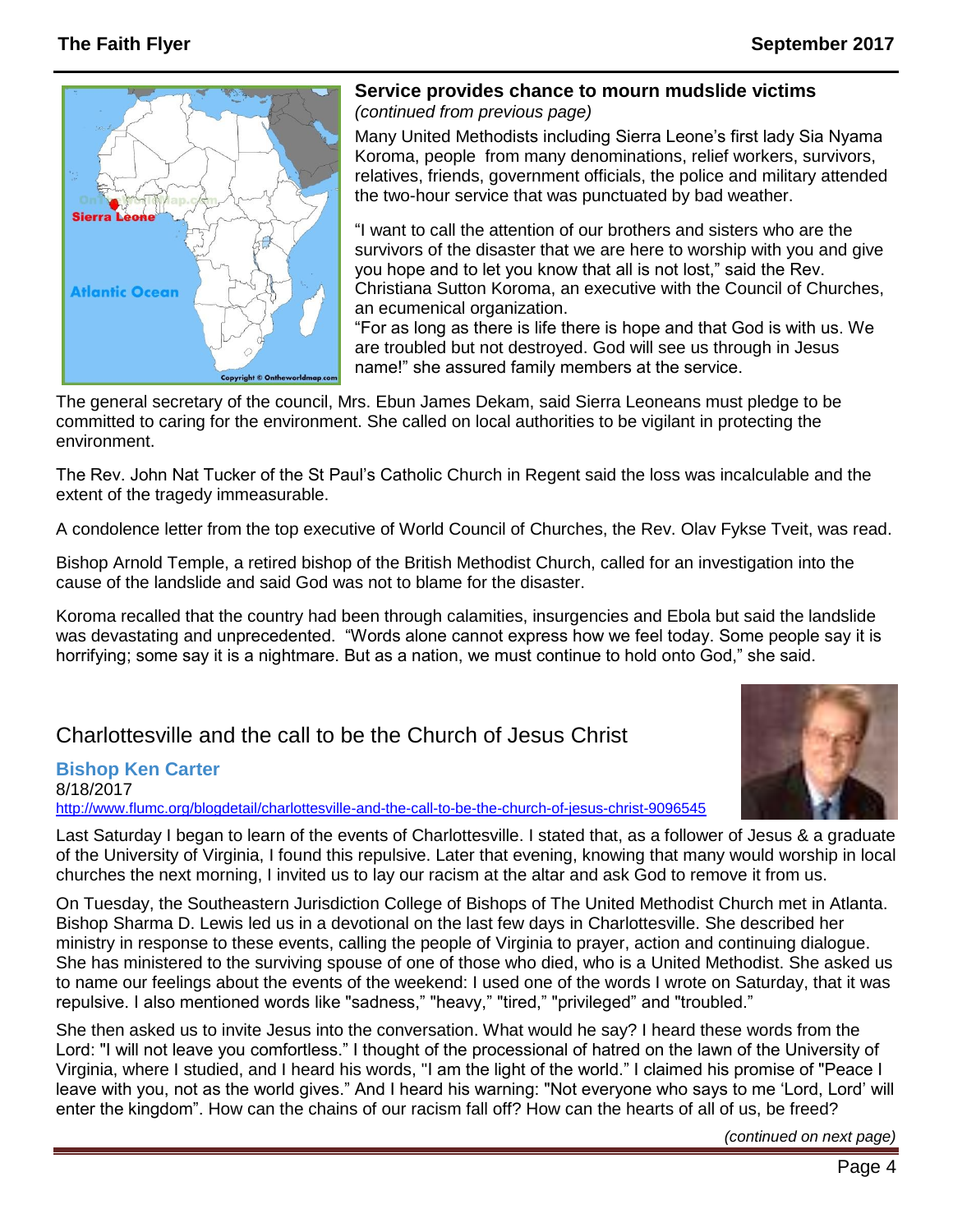#### **Charlottesville and the call to be the Church of Jesus Christ** *(continued from previous page)*

Then she led us in a service of reclaiming our baptismal vows. We were seated next to each other. And so Bishop Hope Morgan Ward asked me the questions:

- "Ken, do you renounce the spiritual forces of wickedness, reject the evil powers of this world and repent of your sin?" And I answered, "Yes."
- And then she asked, "Do you accept the freedom and power God gives you to resist evil, injustice and oppression in whatever forms they present themselves? And I answered, "Yes."

I touched the water & placed it on my forehead. We went around the circle, asking each other these questions.

As bishops we have been consecrated to give spiritual leadership to The United Methodist Church. Bishop James Swanson of Mississippi challenged us, the white members of the college, and especially the white males, to speak. And so I will add to what I had said earlier in social media: We remember the heritage of slavery, racism, injustice and genocide, but we do not celebrate it. We can only celebrate the Gospel of Jesus Christ who is the Lamb of God who takes away the sin of the world (John 1). We can confess that we have sinned, in what we have done and what we have left undone. We can confess that our complicity in this history has compromised our witness to the God who created us all in His image (Genesis 1). And in these dark days of our beloved nation, we can claim the promises of our baptism, which is our primary identity--in Christ--and ask our Lord for the power to become the people we profess to be.

Moving forward, and from a strategic perspective, we will benefit if evangelical and progressive Christians find common ground and voice in saying "no" to the alt-right movement and white supremacy. This is happening, if we are willing to listen. And the seriousness of this form of prejudice, bigotry and heresy requires that we get out of our ideological camps and echo chambers and stand in the gap for those who are the targets of this kind of racism. And that we appreciate those who are willing to stand in the gap with us, but who might not begin at the same place or know our motivations or experience or theories. And this is happening, too.

We need deeper understanding. We need to know the history of our nation, especially the of the American South. We need to know the history of national socialism. We need to know the biblical heresy of racism that led to our divisions as Methodists, and we need to read the Barmen Declaration, which was a theological response to the Nazi movement. The persistence of strains of white supremacy combined with violence is a threat to the world that God loves. We need statements. We need to speak with moral clarity, and our words are best shaped by the deep well of the biblical prophets (Micah 6.8). I ask preachers to speak clearly from the pulpit, from the scriptures about where we find ourselves in this present moment. At the same time, we avoid self-righteousness—all have sinned (Romans 3; Isaiah 6). We can speak prophetically and with humility. We use the language of "us" and not "you" when we call for repentance and conversion of the heart and mind. But we cannot be silent. If we are silent the stones will cry out (Luke 19.40).

I also find Richard Rohr's insight to be compelling: "The best criticism of the bad is the practice of the better. Oppositional energy only creates more of the same." So how do we create multi-cultural churches where people of all races read the Bible together, pray together, worship together, watch over one another in love and speak the truth in love together? How do we create such churches that by their very existence make the kinds of marches that happened in [Charlottesville](https://www.facebook.com/hashtag/charlottesville?source=feed_text&story_id=10213769611385023) absurd? These churches exist, all across Florida. And before you lament that not enough of them exist, how are you helping to create one of them?

We need to create Christian communities that embody an alternative to hatred, as expressed, for example, in the words of Jesus in the Beatitudes (Matthew 5.1-16). We are called to be the salt of the earth and the light of the world. And this will happen as we open our Bibles, as we kneel at our altars, as we receive the grace of the body of Christ, and, yes, as we will fulfill the promises of our baptisms.

I join you in prayer for our church and our nation, even as I remember the words of Thomas More: "The things, good Lord, that we pray for, give us the grace to labor for." (UM Hymnal, 409).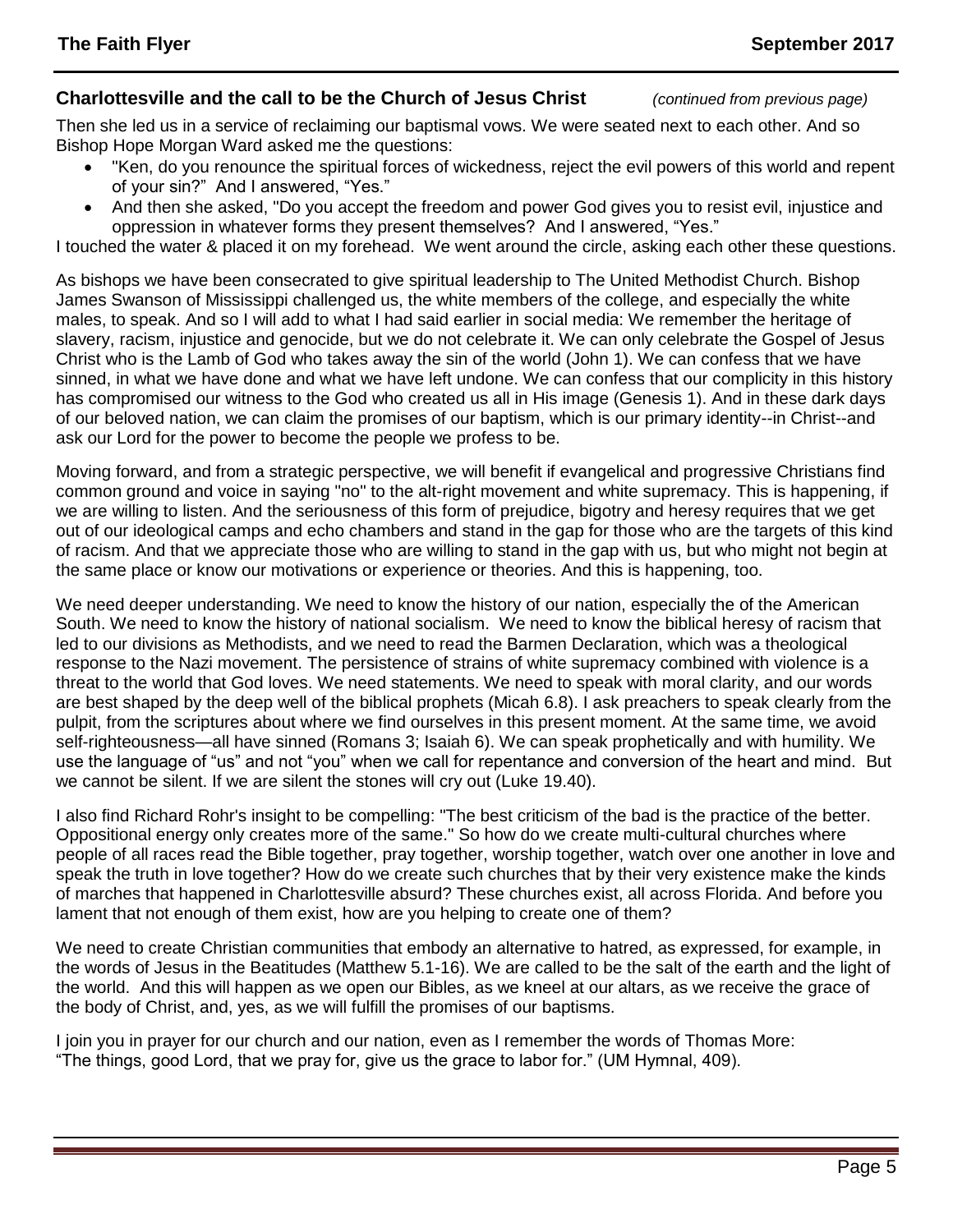# **Northeast Florida District Calendar**

#### **September 2017**

- September 16, 2017 MissionInsite Training Event with Tom Bandy. Churches will be invited to attend for a nominal fee. We are finalizing the details and will put everything in the next Friendly Friday Reminder.
- September 22-23, 2017 District Lay Servant Ministry Training @ Keystone UMC
- September 25, 2017 A Conversation with Bishop Carter @ Mandarin UMC

### **October 2017**

- October 10, 2017 District Administrative Professionals Brunch @ Southside UMC
- October 13-14, 2017 21st Century Man Cave Renovation Conference @ LEC

#### **November 2017**

- November 4, 2017 DLC Nurse & Learn Passport to Riverside and Avondale Event. Purchase your ticket to Passport 2017 now!
- November 11, 2017 Super-Charged Conference, 9 a.m.-12 p.m. @ CrossRoad UMC
- November 15, 2017 Finance/Trustees Training, 6:30-9 p.m. @ Riverdale UMC. This will be a brown-bag meal training. Bring a brown bag meal with you. The District Office will provide drinks and snacks. This training is free but you must register to attend.
- November 16, 2017 Finance/Trustees Training, 6:30-9 p.m. @ Lake Shore UMC. This will be a brown-bag meal training. Bring a brown bag meal with you. The District Office will provide drinks and snacks. This training is free but you must register to attend.
- November 18, 2017 Fresh Expressions Event, 9 a.m.-4 p.m. in Deland, at Collective Church. This is a one-day intensive with acclaimed writer, pastor and emergent spiritual leader, Brian McLaren. Brian will discuss themes from his recent book, The Great Spiritual Migration. Following conversation with Brian, we will workshop next steps in our own projects. The cost for the day will be \$29 per person. Sign up at [www.freshexpressionsfl.org/events!](https://www.freshexpressionsfl.org/events) Questions? Email us at [freshexpressions@flumc.org.](mailto:freshexpressions@flumc.org)
- November 28, 2017 SPRC Training with the DS, 7-9 p.m. @ River of Life UMC. This training is free but you must register to attend.

#### **December 2017**

- December 11, 2017 SPRC Training with the DS, 7-9 p.m. @ Riverside Park UMC. This training is free but you must register to attend.
- December 13, 2017 DCOM Meeting (Re-certifications) You need to be invited to attend this meeting by the DCOM registrar.

#### **2018**

- January 20, 2018 District Leadership Event Location 1 @ Keystone UMC, Keystone Heights
- January 27, 2018 District Leadership Event Location 2 @ Beach Church, Jax Beach
- February 22, 2018 Duval County Principal & Pastor's
- April 13-14, 2018 District Lay Servant Ministry Training @ New Life Community UMC

This calendar and the following excerpts from the article of the District Superintendent are from [http://www.flumc.org/september2017districtnewsletter.](http://www.flumc.org/september2017districtnewsletter)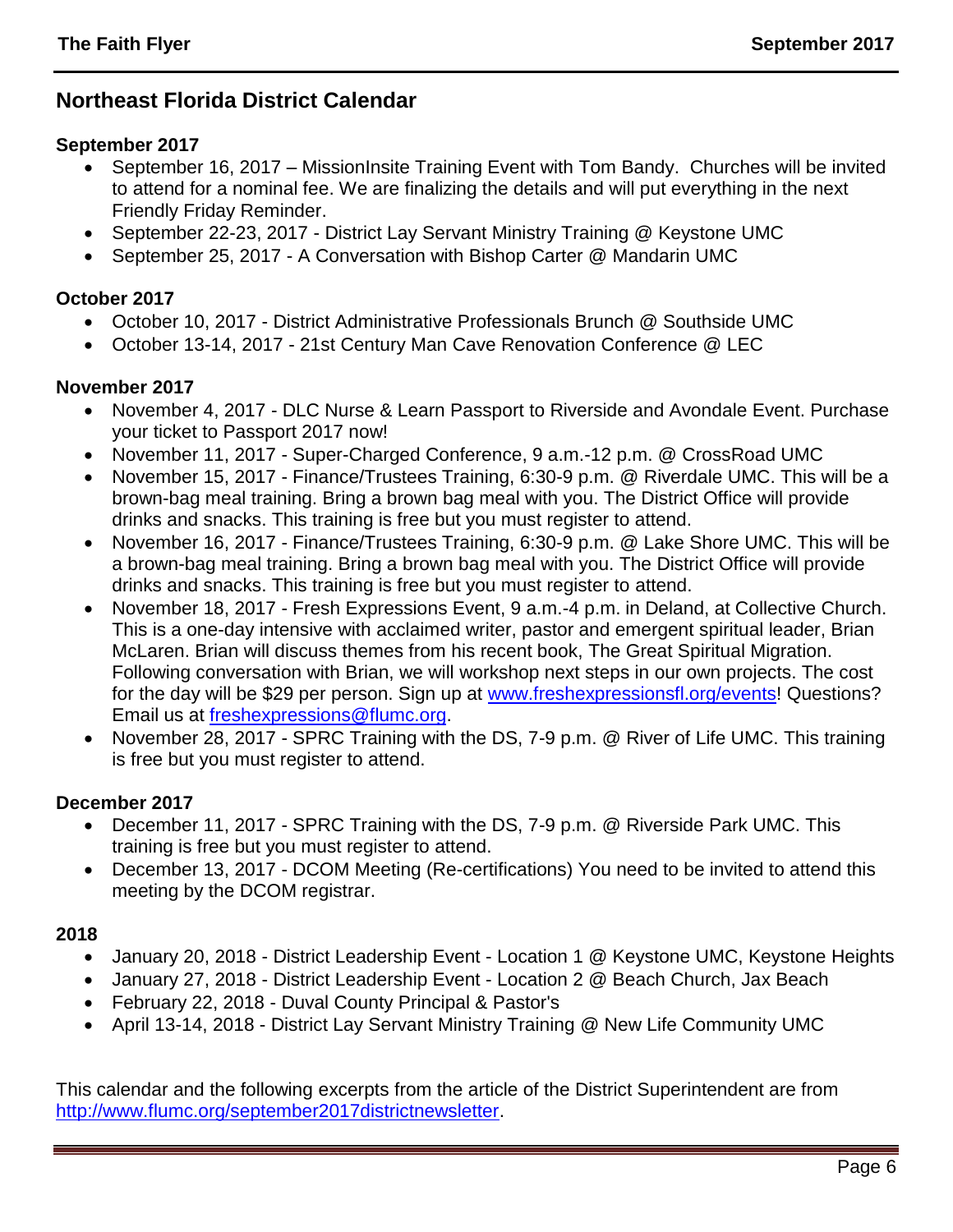

**North East District United Methodist Church • 1415 LaSalle Street • Jacksonville, FL 32207 Phone: 904-396-3026 • Fax: 904-396-6294 • flumc-ne@flumc.org**

Dear North East District Family,

The word "change" can send shivers down people's spines. It means giving up things we like. It means familiarity and comfort might be sacrificed. It means different, which for many is synonymous with bad. Nonetheless, as the old proverb goes, "The only thing that is constant is change."

Our world around us has changed…drastically. Somewhere during the 1960s, culture slowly began to change from a modern to post-modern world. This change continues to take hold as Builders and Baby Boomers grow older. By and large however, people under age 50 – Generation X, Millennials, and Generation Z – have a very different way of viewing the world. Much ink has been spilt on whether that's good or bad, and I don't choose to debate the merits of one generation over another. Good, bad, or neutral, the reality is that change has occurred and if the Church wants to be effective in carrying out its mission and purpose, we have to embrace new ways.

I've said it before, but I want to say it again: the message of the Church does not change. The culture might have shifted into a post-modern world, but our message is always Jesus Christ is Lord, crucified, risen, and victorious. The way we communicate that message and engage culture MUST change, however. This was true when the culture shifted from a pre-modern to a modern world from around AD 1450-1500. When that shift occurred, science and reason became the hallmarks of the day. At first the Church began to fight that culture (and in some circles of fundamentalism still does). Eventually, though, the Church figured out how to engage the modern culture and began to flourish again.

Years ago in seminary I figured out that my ministry would likely always exist in the tension between the ending of modernity and the birth of post-modernity. I told myself then that I better get comfortable with it because it was "such a time as this" that I was being called into ministry. I share that because I know it can be hard, especially for Builders and Boomers, to understand why the Church needs to change. I want you to understand that your DS gets why it's hard. I also want to ask you to be willing to stand in the tension of this change and embrace that for our churches to be effective, we're going to have to do ministry differently.

There is much that is positive about post-moderns. Xers, Millennials, and Z's are very service oriented. They want to help others and meet them at their point of need. They're also very open to talking about Jesus. They yearn for authenticity and can smell inauthenticity a mile away. They can be, however, suspect of the Church (and most other institutions) because of the negative experiences and talk they've heard. The only way we can help change that notion is to live out what Jesus commanded us to do: Go! We have to find ways to go to them – where they live and work – show God's love and grace – build relationship – and then point them to Jesus.

I want to invite you to ask an important question in your leadership meetings: *What would I be willing to change if it means that my child or grandchild might come into a relationship with Jesus?* When we frame our current reality that way, my hope is that sacred cows begin to fall away. Our personal preferences don't matter as much. Whatever we need to do to carry the saving grace of Jesus becomes far more important.

In your leadership meetings, I want to ask you to do two things. First, take time to go over your church's vitality metrics. Celebrate the positives and begin talking about how you might address the areas where you aren't vital. Second, spend some time talking about the question I posed above. Think about what the answer to that question would mean for your faith community. De Strono,

I pray for you daily as you work to engage our changing culture with the life transforming message of Jesus! You are never alone.

All God's love, *Rev. Jay Therrell,* Superintendent North East District

De Drave, De Fearless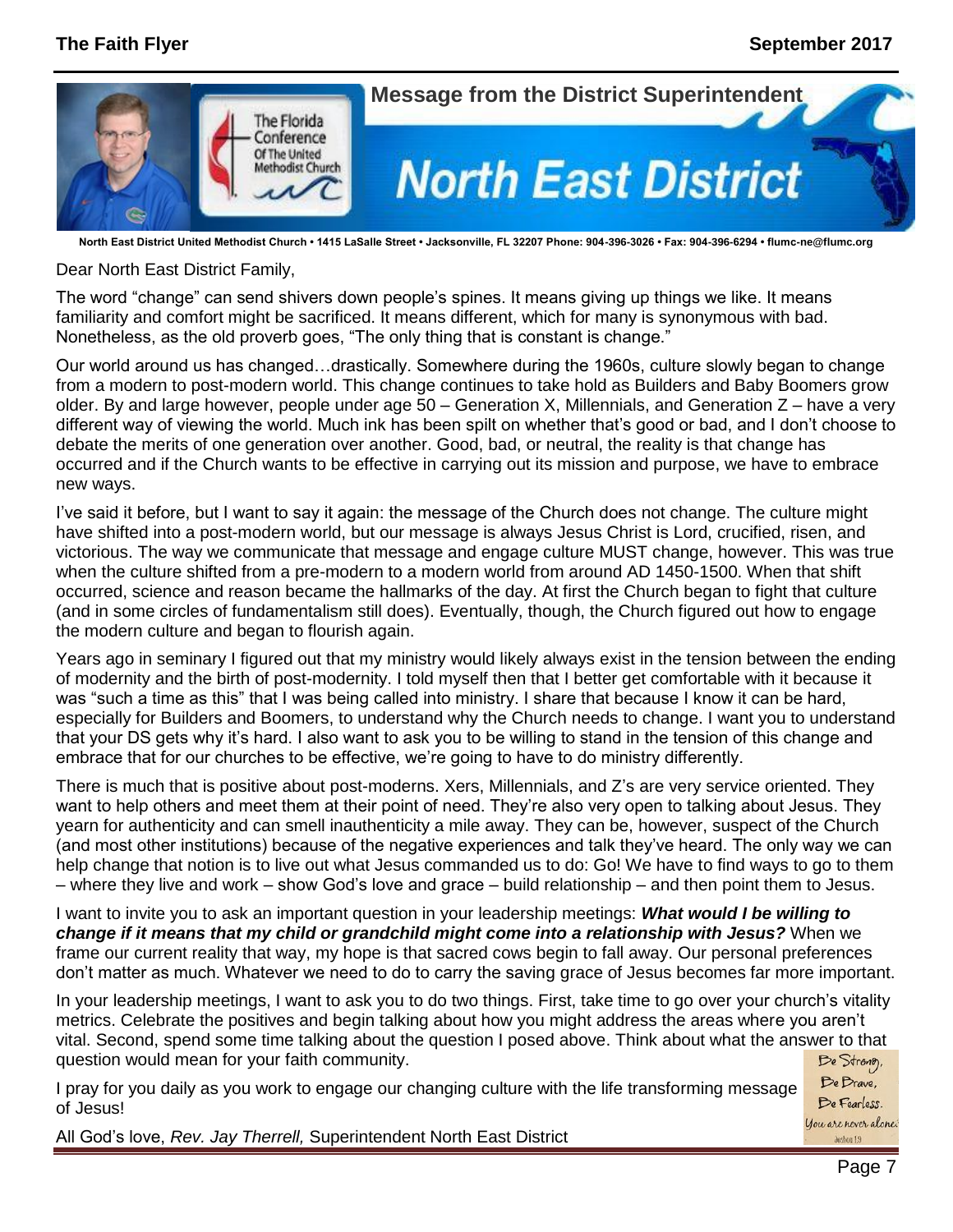# **A word from Rev. Barry Andrews, Senior Pastor**

A few September notes:

1. Most immediately, as this is written, we're anticipating the arrival of hurricane Irma. Do take care, and if, as the result of the storm, you need a place to stay, the church might be able to help. If your electricity goes out, bring your refrigerated and frozen foods to Wesley Hall and use our gas stove to cook everything- no need for it all to go to waste! I expect we'll have services Sunday, but stay tuned for developments. Remember, your power from Above never goes out, and that, especially in the storm, God is near.



2. One of the reasons we had such a blast on vacation is that I knew that life would go on here at the church with the very capable and spiritual leadership that is in charge. Thanks to you all for all you do, and especially during my absence.

**\_\_\_\_\_\_\_\_\_\_\_\_\_\_\_\_\_\_\_\_\_\_\_\_\_\_\_\_\_\_\_\_\_\_\_\_\_\_\_\_\_\_\_\_\_\_\_\_\_\_\_\_\_\_\_\_\_\_\_\_\_\_\_\_\_\_\_\_\_\_\_\_\_\_\_\_\_\_\_\_**

- 3. Wednesday night supper and attendant activities have restarted after our summer break. It looks like we'll have the same schedule and supper will still be only \$5.00, having no price increase in years. Come enjoy fellowship and study with your old and new friends.
- 4. You know the precautions during a storm- don't go outside, stay away from windows, and so on. May I suggest that these next few days would be a good time to work on our prayer disciplines, as we turn our uncertain days over to a certain God. Turn the TV off and listen for God's voices around you, and maybe we'll find relief in our service to God, by serving others. Be safe.



# **Children's Home Update**

In July, both residential campuses of the Children's Home sent a total of 28 children to the Warren Willis UM Camp. These elementary, middle and senior high students spent a week learning about God's love in real and tangible ways. They met in small groups, played both large and small group games, swam, anticipated in skills and activities and met many other children from around the state. Immediately following their week at camp, the Enterprise campus was visited by the entire Leadership Team from the Warren Willis Camp. This group was comprised of over 100 young adults who have given their summer to serve as camp counselors to this ministry. The Team learned of the history and ministry of the Children's Home. Afterward, the Team gathered in the gym for worship with the staff and children. Following, they were entertained by a tour of the cottages by the children. A wonderful day was enjoyed by all.

Also, during the summer SPARK, the name of the Chapel Service held a talent show. SPARK stands for Spiritually Powerful and Righteous Kids. The talent show featured singing, dancing, comedy and magic and was a tremendous success.

The SPARK worship team led worship for the Friday evening service of the Annual Conference. It was a wonderful reminder of the Holy Spirit's work in the connection between the Children's Home and the Florida Annual Conference.

Remember the Children's Home with your prayers and 5th Sunday offerings. CRS - LCR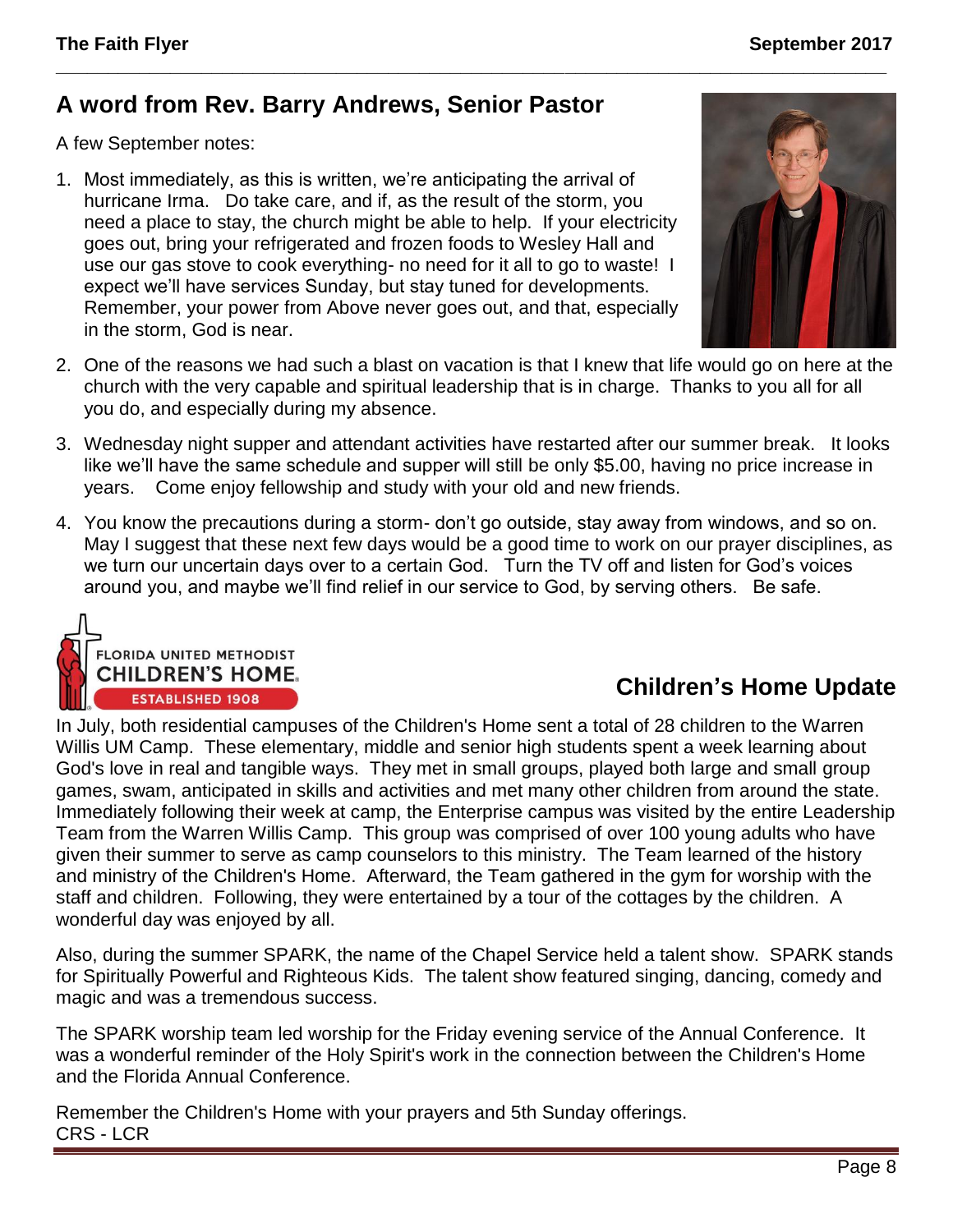[A Pastor's Wife's Journey,](http://soyouretheministerswife.com/blog/) A Pastor's Wife's Reflections At [http://soyouretheministerswife.com/blog/2013/08/21/occupational-hymns/.](http://soyouretheministerswife.com/blog/2013/08/21/occupational-hymns/)

# *Occupational Hymns*



**Labor Day** is a United States federal holiday observed on the first Monday in September that celebrates the economic and social contributions of workers. As Labor Day approaches, most of us are excited to be getting a day off of work and, in some instances, take our last short trip before the kids start back to school.

"By the *seventh* day God completed His work which He had done, and He rested on the seventh day from all His work which He had done." (Genesis 2:2) You can see from the preceding scripture that God felt it important to rest from His work also.

The following "Occupational Hymns" is a reading from an unknown source which uses modern-day hymns in a unique way to help us celebrate various types of workers.

> The Contractor's Hymn: *The Church's One Foundation* The Dentist's Hymn: *Crown Him with Many Crowns* The Electrician's Hymn: *Send out Thy Light* The Golfer's Hymn: *There is a Green Hill Far Away* The Gossip's Hymn: *Pass It On* The IRS Hymn: *I Surrender All* The Optometrist's Hymn: *Open My Eyes That I May See* The Politician's Hymn: *Standing on the Promises* The Mall Shopper's Hymn: *Sweet By and By* The Tailor's Hymn: *Holy, Holy, Holy* The TV Weatherman's Hymn: *There Shall Be Showers of Blessings* The Hot Air Balloon Pilot's Hymn: *Nearer My God to Thee* The Soap Maker's Hymn: *Ivory Palaces* The Reaper's Hymn: *Bringing in the Sheaves* The Telemarketer's Hymn: *Calling on Jesus* The Baker's Hymn: *Bread of Life* The Figurine Collector's Hymn: *Precious Memories* The Doctor's Hymn: *God Will Take Care of You* The Judge's Hymn: *Fairest Lord Jesus* The Engineer's Hymn: *Life's Railway to Heaven*